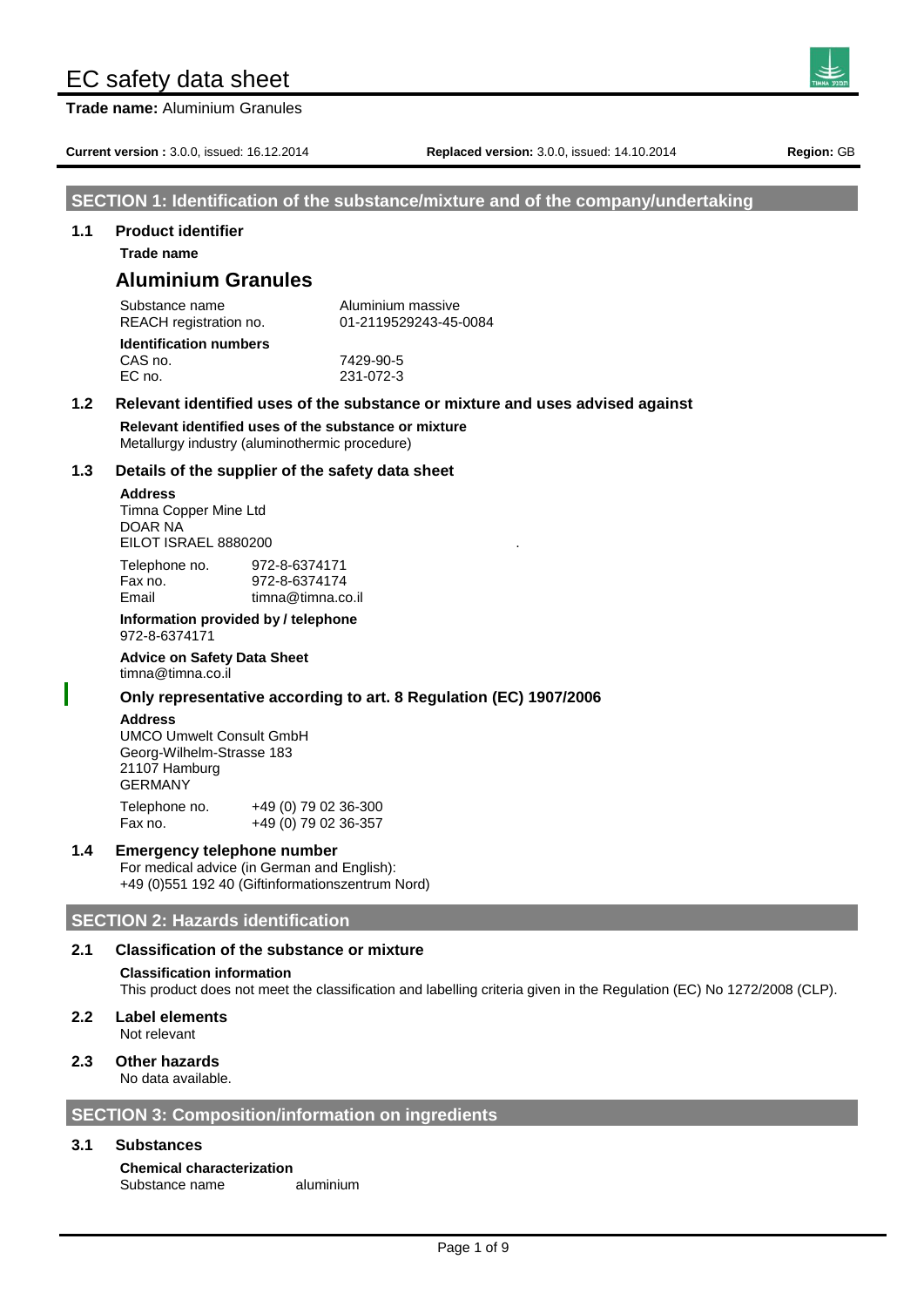**Trade name:** Aluminium Granules

**Current version :** 3.0.0, issued: 16.12.2014 **Replaced version:** 3.0.0, issued: 14.10.2014 **Region:** GB

### **Identification numbers**

| CAS no. | 7429-90-5 |
|---------|-----------|
| EC no.  | 231-072-3 |

#### **3.2 Mixtures**

Not applicable. The product is not a mixture.

# **SECTION 4: First aid measures**

#### **4.1 Description of first aid measures**

#### **General information**

In case of persisting adverse effects, consult a physician. Remove contaminated clothing and shoes immediately, and launder thoroughly before reusing.

#### **After inhalation**

Ensure supply of fresh air.

#### **After skin contact**

Wash off immediately with soap and water.

#### **After eye contact**

Separate eyelids, wash the eyes thoroughly with water (15 min.).

#### **After ingestion**

Seek medical advice immediately. Rinse out mouth and give plenty of water to drink. Never give anything by mouth to an unconscious person.

#### **4.2 Most important symptoms and effects, both acute and delayed** No data available.

#### **4.3 Indication of any immediate medical attention and special treatment needed** No data available.

# **SECTION 5: Firefighting measures**

#### **5.1 Extinguishing media**

# **Suitable extinguishing media** Product itself is non-combustible; adapt fire extinguishing measures to surrounding areas. **Unsuitable extinguishing media** No data available.

# **5.2 Special hazards arising from the substance or mixture**

In the event of fire, the following can be released: Fumes of metal oxides

# **5.3 Advice for firefighters**

Use self-contained breathing apparatus. Wear protective clothing.

# **SECTION 6: Accidental release measures**

# **6.1 Personal precautions, protective equipment and emergency procedures**

# **For non-emergency personnel**

Refer to protective measures listed in sections 7 and 8. Ensure adequate ventilation. Avoid dust formation. Keep away sources of ignition.

# **For emergency responders**

No data available. Personal protective equipment (PPE) - see Section 8.

# **6.2 Environmental precautions**

Do not discharge into the drains/surface waters/groundwater.

# **6.3 Methods and material for containment and cleaning up**

Take up mechanically. Send in suitable containers for recovery or disposal. Dusts must be attracted with little of water and collected with care.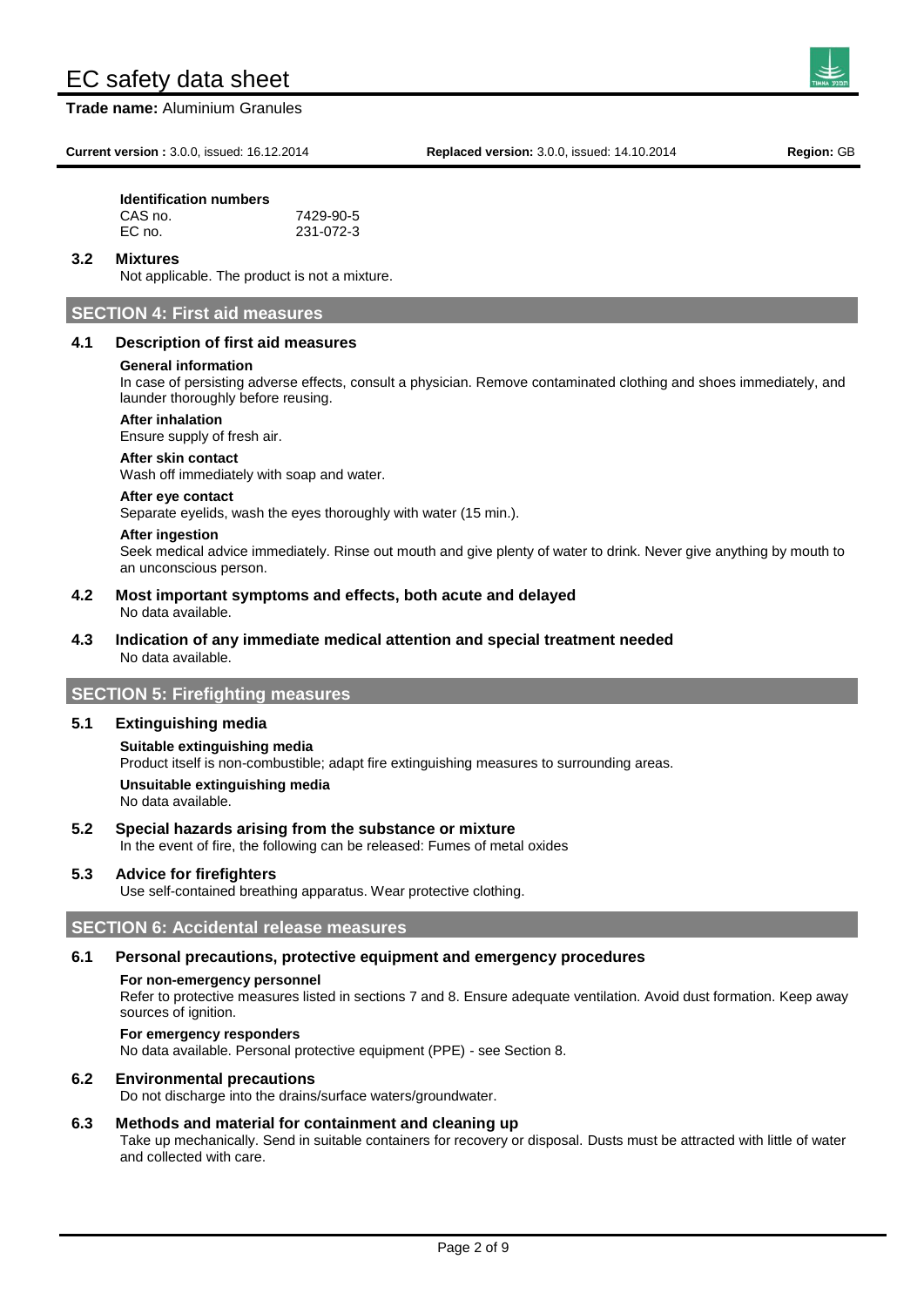**Trade name:** Aluminium Granules

# **6.4 Reference to other sections**

No data available.

# **SECTION 7: Handling and storage**

# **7.1 Precautions for safe handling**

#### **Advice on safe handling**

Avoid the formation and deposition of dust. Provide good ventilation of working area (local exhaust ventilation, if necessary). If workplace exposure limits are exceeded, respiratory protection approved for this particular job must be worn.

#### **General protective and hygiene measures**

Do not eat, drink or smoke during work time. Keep away from foodstuffs and beverages. Wash hands before breaks and after work. Provide eye wash fountain in work area. Do not inhale dust. Avoid product contact with skin, eyes and clothing

#### **Advice on protection against fire and explosion**

Dust can form an explosive mixture with air. Take precautionary measures against static charges. Keep away from sources of heat and ignition.

# **7.2 Conditions for safe storage, including any incompatibilities**

**Technical measures and storage conditions** Keep container dry in a cool, well-ventilated place.

# **Requirements for storage rooms and vessels**

Keep only in the original container.

# **Advice on storage assembly**

Do not store together with oxidizing agents.

# **7.3 Specific end use(s)**

No data available.

# **SECTION 8: Exposure controls/personal protection**

# **8.1 Control parameters**

# **Occupational exposure limit values**

| <b>No</b> | Substance name                                           | CAS no.   |                   | EC no.    |  |
|-----------|----------------------------------------------------------|-----------|-------------------|-----------|--|
|           | <b>Aluminium massive</b>                                 | 7429-90-5 |                   | 231-072-3 |  |
|           | List of approved workplace exposure limits (WELs) / EH40 |           |                   |           |  |
|           | Aluminium metal                                          |           |                   |           |  |
|           | inhalable dust                                           |           |                   |           |  |
|           | TWA                                                      | 10        | mg/m <sup>3</sup> |           |  |

# **DNEL and PNEC values**

#### **DNEL values (worker)**

| <b>No</b> | Substance name                                                    |                     |          | CAS / EC no |                   |
|-----------|-------------------------------------------------------------------|---------------------|----------|-------------|-------------------|
|           | <b>Effect</b><br><b>Route of exposure</b><br><b>Exposure time</b> |                     | Value    |             |                   |
|           | Aluminium massive                                                 |                     |          | 7429-90-5   |                   |
|           |                                                                   |                     |          | 231-072-3   |                   |
|           | inhalative                                                        | Long term (chronic) | local    | 3.72        | mq/m <sup>3</sup> |
|           | inhalative                                                        | Long term (chronic) | systemic | 3.72        | mq/m <sup>3</sup> |

#### **DNEL value (consumer)**

| <b>No</b><br>⊿ Substance name |                     | CAS / EC no   |                        |           |
|-------------------------------|---------------------|---------------|------------------------|-----------|
| Route of exposure             | l Exposure time     | <b>Effect</b> | Value                  |           |
| <b>Aluminium massive</b>      |                     |               | 7429-90-5<br>231-072-3 |           |
| oral                          | Long term (chronic) | systemic      | 7.9                    | mg/kg/day |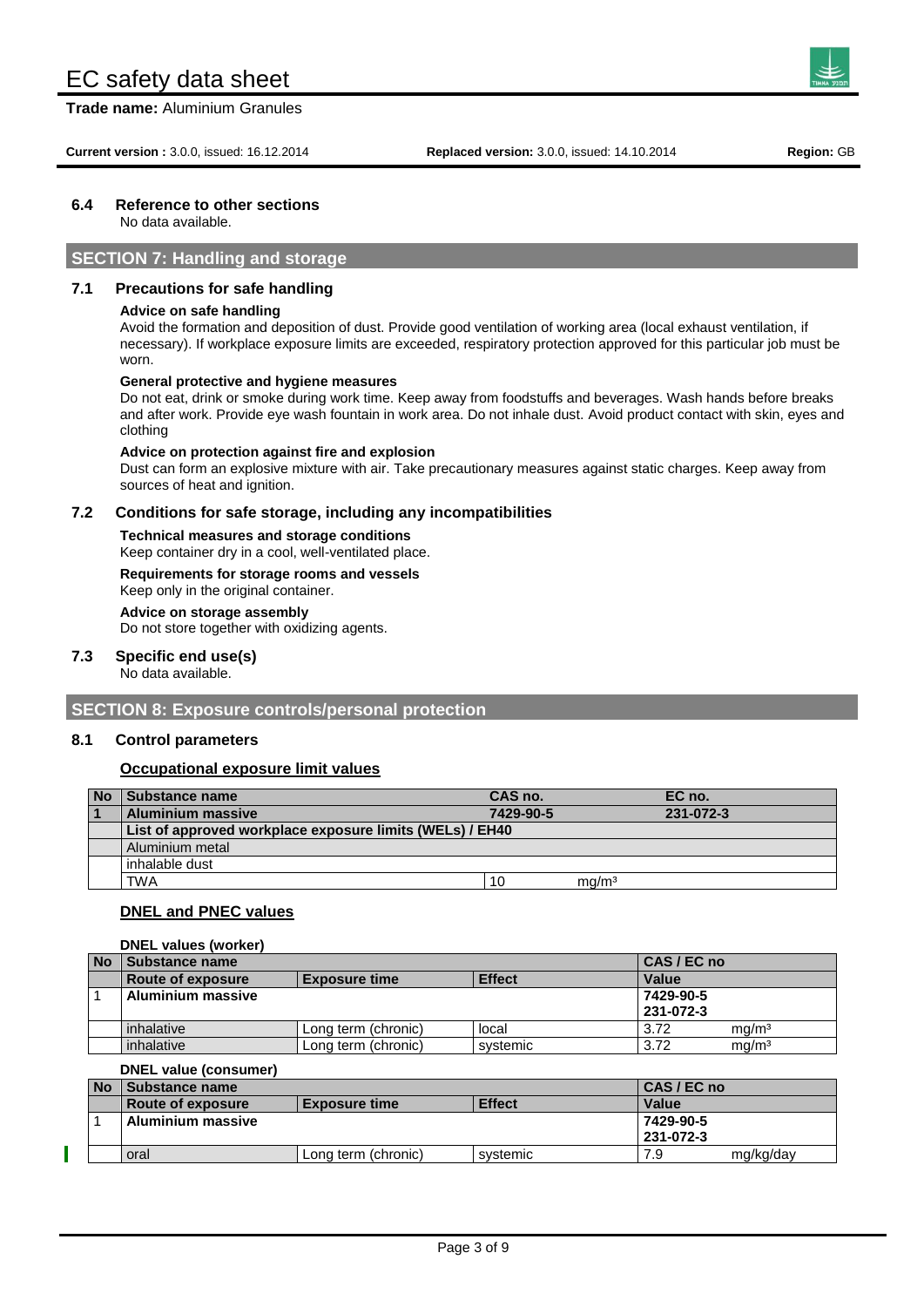**Trade name:** Aluminium Granules

**Current version :** 3.0.0, issued: 16.12.2014 **Replaced version:** 3.0.0, issued: 14.10.2014 **Region:** GB

### **8.2 Exposure controls**

**Appropriate engineering controls** No data available.

### **Personal protective equipment**

#### **Respiratory protection**

If workplace exposure limits are exceeded, a respiration protection approved for this particular job must be worn. Particle filter P2

#### **Eye / face protection**

Tightly fitting safety glasses (EN 166).

#### **Hand protection**

In case of intensive contact, wear protective gloves (EN 374). Before use, the protective gloves should be tested in any case for its specific work-station suitability (i.e. mechanical resistance, product compatibility and antistatic properties). Adhere to the manufacturer's instructions and information relating to the use, storage, care and replacement of protective gloves. Protective gloves shall be replaced immediately when physically damaged or worn. Design operations thus to avoid permanent use of protective gloves.

#### **Other**

Normal chemical work clothing.

# **Environmental exposure controls**

No data available.

# **SECTION 9: Physical and chemical properties**

#### **9.1 Information on basic physical and chemical properties**

| <b>Form/Colour</b>                                       |
|----------------------------------------------------------|
| granules                                                 |
| silver-grey                                              |
|                                                          |
| <b>Odour</b>                                             |
| odourless                                                |
| <b>Odour threshold</b>                                   |
| No data available                                        |
|                                                          |
| pH value                                                 |
| Not applicable                                           |
| Boiling point / boiling range                            |
| Value<br>$^{\circ}C$<br>2450                             |
|                                                          |
| Melting point / melting range                            |
| $\overline{C}$<br>Value<br>660                           |
| Decomposition point / decomposition range                |
| No data available                                        |
|                                                          |
| <b>Flash point</b>                                       |
| Not applicable                                           |
| <b>Auto-ignition temperature</b>                         |
| No data available                                        |
|                                                          |
| <b>Oxidising properties</b><br>No data available         |
|                                                          |
| <b>Explosive properties</b>                              |
| Boundary of explosion is according to the granular size. |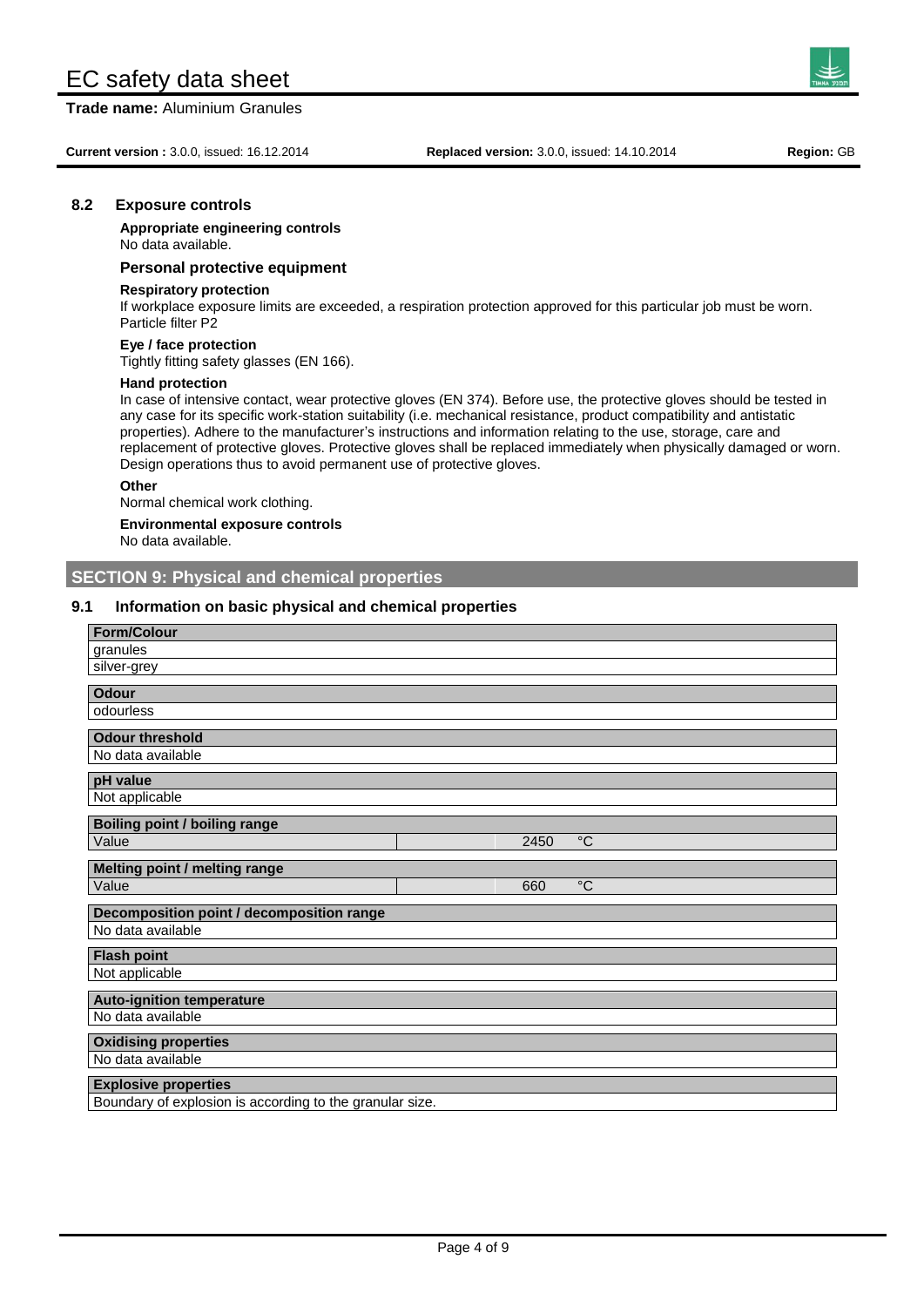**Trade name:** Aluminium Granules

**Current version :** 3.0.0, issued: 16.12.2014 **Replaced version:** 3.0.0, issued: 14.10.2014 **Region:** GB

| <b>Flammability (solid, gas)</b>              |           |        |             |
|-----------------------------------------------|-----------|--------|-------------|
| No data available                             |           |        |             |
| Lower flammability or explosive limits        |           |        |             |
| No data available                             |           |        |             |
| <b>Upper flammability or explosive limits</b> |           |        |             |
| No data available                             |           |        |             |
|                                               |           |        |             |
| Vapour pressure<br>Value                      |           | 0.0013 | hPa         |
| Reference temperature                         |           | 974    | $^{\circ}C$ |
|                                               |           |        |             |
| <b>Vapour density</b>                         |           |        |             |
| No data available                             |           |        |             |
| <b>Evaporation rate</b>                       |           |        |             |
| No data available                             |           |        |             |
| <b>Relative density</b>                       |           |        |             |
| No data available                             |           |        |             |
| <b>Density</b>                                |           |        |             |
| Value                                         |           | 2.7    | g/ml        |
| Reference temperature                         |           | 20     | °C          |
|                                               |           |        |             |
| <b>Solubility in water</b>                    |           |        |             |
| Remarks                                       | insoluble |        |             |
| Solubility(ies)                               |           |        |             |
| No data available                             |           |        |             |
| <b>Partition coefficient: n-octanol/water</b> |           |        |             |
| No data available                             |           |        |             |
|                                               |           |        |             |
| <b>Viscosity</b><br>No data available         |           |        |             |
|                                               |           |        |             |

# **9.2 Other information**

**Other information** No data available.

# **SECTION 10: Stability and reactivity**

# **10.1 Reactivity**

No data available.

- **10.2 Chemical stability** No data available.
- **10.3 Possibility of hazardous reactions** No data available.
- **10.4 Conditions to avoid** None known

# **10.5 Incompatible materials** Oxidizing agents

# **10.6 Hazardous decomposition products** No hazardous decomposition products known.

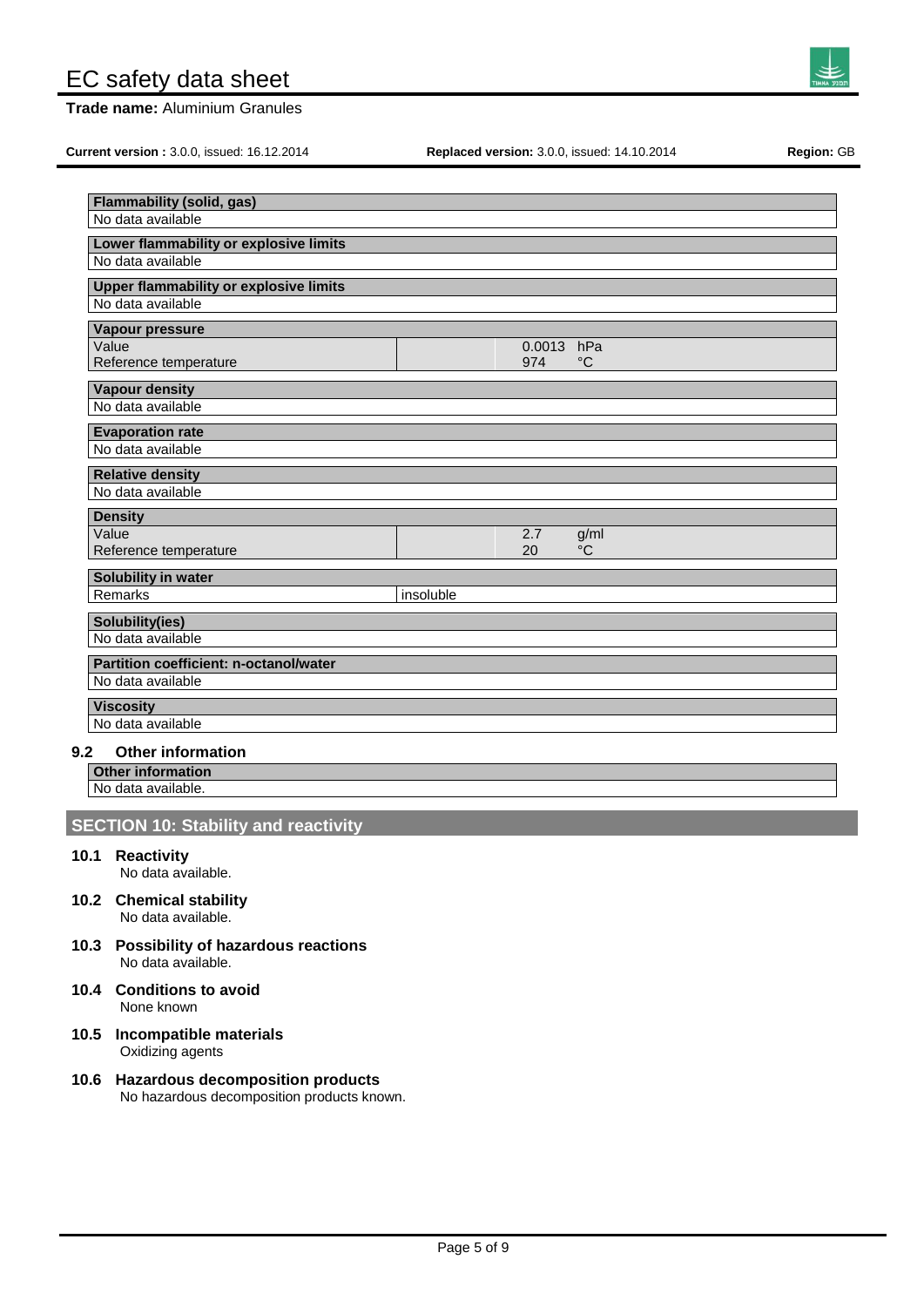**Trade name:** Aluminium Granules

**Current version :** 3.0.0, issued: 16.12.2014 **Replaced version:** 3.0.0, issued: 14.10.2014 **Region:** GB

# **SECTION 11: Toxicological information**

# **11.1 Information on toxicological effects**

| <b>Acute oral toxicity</b>                                                   |                               |                |       |  |  |
|------------------------------------------------------------------------------|-------------------------------|----------------|-------|--|--|
| LD50                                                                         | $\geq$                        | 15900          | mg/kg |  |  |
| <b>Species</b>                                                               | rats (male/female)            |                |       |  |  |
| Method                                                                       | <b>OECD 401</b>               |                |       |  |  |
| Source                                                                       | <b>CSR</b>                    |                |       |  |  |
| <b>Acute dermal toxicity</b>                                                 |                               |                |       |  |  |
| Remarks                                                                      | No data available.            |                |       |  |  |
|                                                                              |                               |                |       |  |  |
| <b>Acute inhalational toxicity</b>                                           |                               |                |       |  |  |
| <b>LC50</b>                                                                  |                               | 0.888          | mg/l  |  |  |
| Duration of exposure                                                         |                               | $\overline{4}$ | h     |  |  |
| Species<br>Method                                                            | rat (male)<br><b>OECD 403</b> |                |       |  |  |
| Source                                                                       | <b>CSR</b>                    |                |       |  |  |
|                                                                              |                               |                |       |  |  |
| <b>Skin corrosion/irritation</b>                                             |                               |                |       |  |  |
| <b>Species</b>                                                               | rabbit                        |                |       |  |  |
| Method                                                                       | OECD 404                      |                |       |  |  |
| Source                                                                       | <b>CSR</b>                    |                |       |  |  |
| Evaluation                                                                   | non-irritant                  |                |       |  |  |
| Serious eye damage/irritation                                                |                               |                |       |  |  |
| <b>Species</b>                                                               | rabbit                        |                |       |  |  |
| Source                                                                       | <b>CSR</b>                    |                |       |  |  |
| Evaluation                                                                   | non-irritant                  |                |       |  |  |
| <b>Respiratory or skin sensitisation</b>                                     |                               |                |       |  |  |
| Route of exposure                                                            | Skin                          |                |       |  |  |
| Species                                                                      | guinea pig                    |                |       |  |  |
| Source                                                                       | <b>CSR</b>                    |                |       |  |  |
| Evaluation                                                                   | non-sensitizing               |                |       |  |  |
|                                                                              |                               |                |       |  |  |
| <b>Germ cell mutagenicity</b><br>No data available                           |                               |                |       |  |  |
|                                                                              |                               |                |       |  |  |
| <b>Reproduction toxicity</b>                                                 |                               |                |       |  |  |
| No data available                                                            |                               |                |       |  |  |
| <b>Carcinogenicity</b>                                                       |                               |                |       |  |  |
| No data available                                                            |                               |                |       |  |  |
|                                                                              |                               |                |       |  |  |
| <b>STOT-single exposure</b>                                                  |                               |                |       |  |  |
| No data available                                                            |                               |                |       |  |  |
| <b>STOT-repeated exposure</b>                                                |                               |                |       |  |  |
| No data available                                                            |                               |                |       |  |  |
| <b>Aspiration hazard</b>                                                     |                               |                |       |  |  |
| No data available                                                            |                               |                |       |  |  |
| Symptoms related to the physical, chemical and toxicological characteristics |                               |                |       |  |  |
| Eye contact may cause mechanical irritation through dust particles.          |                               |                |       |  |  |
|                                                                              |                               |                |       |  |  |

**Delayed and immediate effects as well as chronic effects from short and long-term exposure** Inhalation of dusts may irritate the respiratory tract. When handled appropriately adverse health effects are not to be expected.

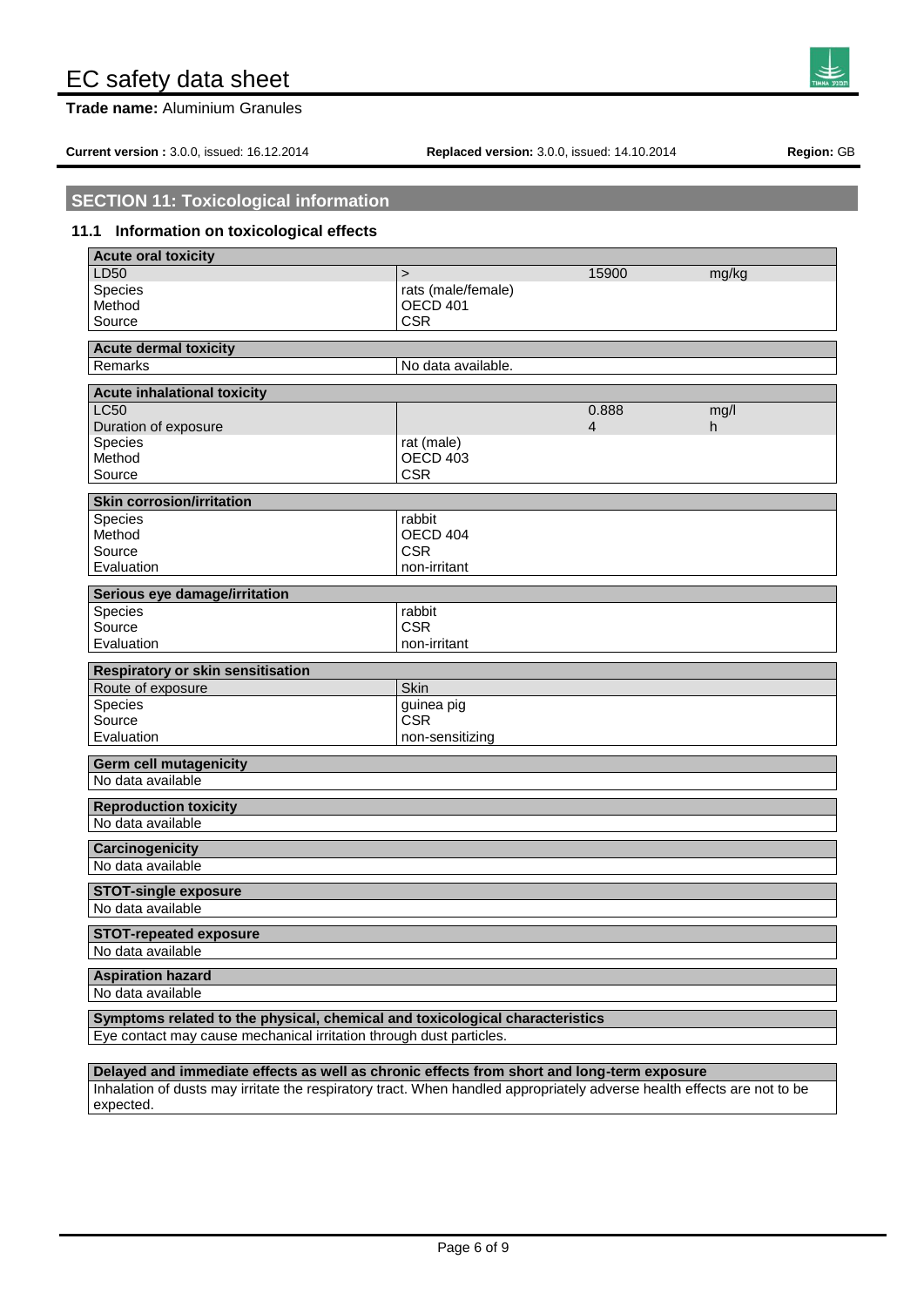**Trade name:** Aluminium Granules

**Current version :** 3.0.0, issued: 16.12.2014 **Replaced version:** 3.0.0, issued: 14.10.2014 **Region:** GB

# **SECTION 12: Ecological information**

# **12.1 Toxicity**

| <b>Toxicity to fish (acute)</b>      |                                 |        |      |  |
|--------------------------------------|---------------------------------|--------|------|--|
| <b>LC50</b>                          | $\geq$                          | 218.65 | mq/l |  |
| Duration of exposure                 |                                 | 96     | h    |  |
| <b>Species</b>                       | Pimephales promelas             |        |      |  |
| Reference substance                  | aluminium chloride              |        |      |  |
| Source                               | <b>CSR</b>                      |        |      |  |
| <b>Toxicity to fish (chronic)</b>    |                                 |        |      |  |
| No data available                    |                                 |        |      |  |
| <b>Toxicity to Daphnia (acute)</b>   |                                 |        |      |  |
| <b>EC10</b>                          |                                 | 0.668  | mg/l |  |
| Duration of exposure                 |                                 | 21     | d    |  |
| Species                              | Daphnia magna                   |        |      |  |
| Method                               | OECD <sub>211</sub>             |        |      |  |
| Source                               | <b>CSR</b>                      |        |      |  |
| <b>Toxicity to Daphnia (chronic)</b> |                                 |        |      |  |
| No data available                    |                                 |        |      |  |
| <b>Toxicity to algae (acute)</b>     |                                 |        |      |  |
| <b>EC50</b>                          |                                 | 1.35   | mg/l |  |
| Duration of exposure                 |                                 | 72     | h    |  |
| Species                              | Pseudokirchneriella subcapitata |        |      |  |
| Method                               | OECD <sub>201</sub>             |        |      |  |
| Source                               | <b>CSR</b>                      |        |      |  |
| <b>Toxicity to algae (chronic)</b>   |                                 |        |      |  |
| No data available                    |                                 |        |      |  |
| <b>Bacteria toxicity</b>             |                                 |        |      |  |
| No data available                    |                                 |        |      |  |
| 0.0 Develotence and decreadebility   |                                 |        |      |  |

**12.2 Persistence and degradability**

No data available.

**12.3 Bioaccumulative potential** No data available.

# **12.4 Mobility in soil**

No data available.

**12.5 Results of PBT and vPvB assessment** No data available.

# **12.6 Other adverse effects**

No data available.

#### **12.7 Other information Other information**

Do not discharge into the drains or waters and do not store on public depositories.

# **SECTION 13: Disposal considerations**

# **13.1 Waste treatment methods**

### **Product**

Allocation of a waste code number, according to the European Waste Catalogue, should be carried out in agreement with the regional waste disposal company.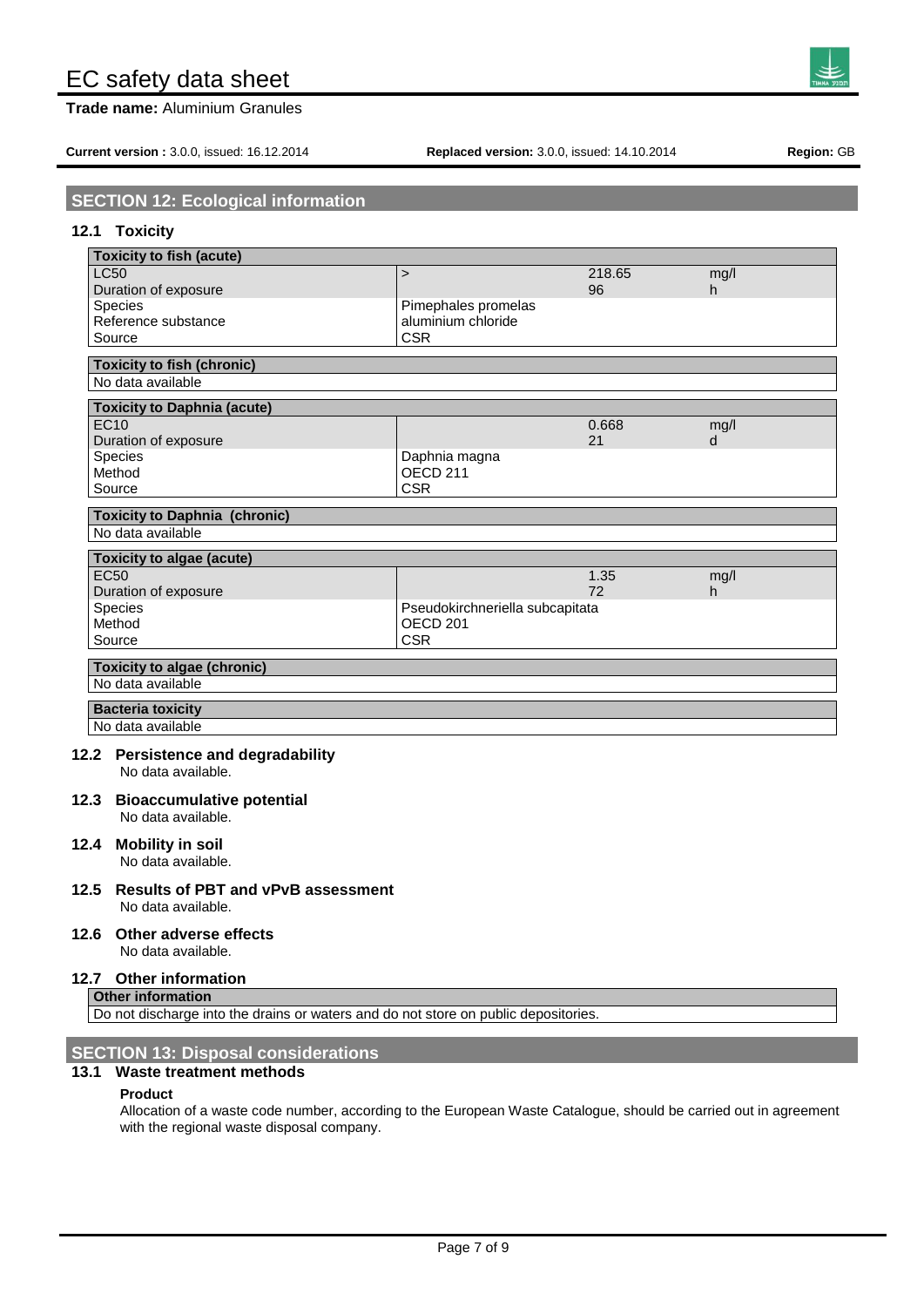**Trade name:** Aluminium Granules

**Current version :** 3.0.0, issued: 16.12.2014 **Replaced version:** 3.0.0, issued: 14.10.2014 **Region:** GB

**Packaging**

Residuals must be removed from packaging and when emptied completely disposed of in accordance with the regulations for waste removal. Incompletely emptied packaging must be disposed of in the form of disposal specified by the regional disposer.

# **SECTION 14: Transport information**

### **14.1 Transport ADR/RID/ADN**

The product is not subject to ADR/RID/ADN regulations.

#### **14.2 Transport IMDG**

The product is not subject to IMDG regulations.

- **14.3 Transport ICAO-TI / IATA** The product is not subject to ICAO-TI / IATA regulations.
- **14.4 Other information** No data available.
- **14.5 Environmental hazards** Information on environmental hazards, if relevant, please see 14.1 - 14.3.
- **14.6 Special precautions for user** No data available.
- **14.7 Transport in bulk according to Annex II of MARPOL 73/78 and the IBC Code** Not relevant

# **SECTION 15: Regulatory information**

# **15.1 Safety, health and environmental regulations/legislation specific for the substance or mixture EU regulations**

#### **Regulation (EC) No 1907/2006 (REACH) Annex XIV (List of substances subject to authorisation)**

In accordance with the Reach regulation (EC) 1907/2006, the product does not contain any substances that are considered as subject to listing in annex XIV, inventory of substances requiring authorisation.

**REACH candidate list of substances of very high concern (SVHC) for authorisation**

In accordance with article 57 and article 59 of the Reach regulation (EC) 1907/2006, this substance is not considered as subject to listing in annex XIV, inventory of substances requiring authorisation ("Authorization list").

**Regulation (EC) No 1907/2006 (REACH) Annex XVII: RESTRICTIONS ON THE MANUFACTURE, PLACING ON THE MARKET AND USE OF CERTAIN DANGEROUS SUBSTANCES, PREPARATIONS AND ARTICLES** The substance is not subject to the provisions of annex XVII (restriction entries) of the Reach regulation (EC) 1907/2006.

**Council Directive 96/82/EC on the control of major-accident hazards involving dangerous substances** Remarks **Annex I, part 1 + 2: not mentioned.** With regard to possibly appropriate decomposition products see Chapter 10.

### **15.2 Chemical safety assessment**

For this substance a chemical safety assessment has been carried out.

# **SECTION 16: Other information**

#### **Sources of key data used to compile the data sheet:**

EC Directive 67/548/EC resp. 1999/45/EC as amended in each case.

Regulation (EC) No 1907/2006 (REACH), 1272/2008 (CLP) as amended in each case.

EC Directives 2000/39/EC, 2006/15/EC, 2009/161/EU

National Threshold Limit Values of the corresponding countries as amended in each case.

Transport regulations according to ADR, RID, IMDG, IATA as amended in each case.

The data sources used to determine physical, toxic and ecotoxic data, are indicated directly in the corresponding chapter.